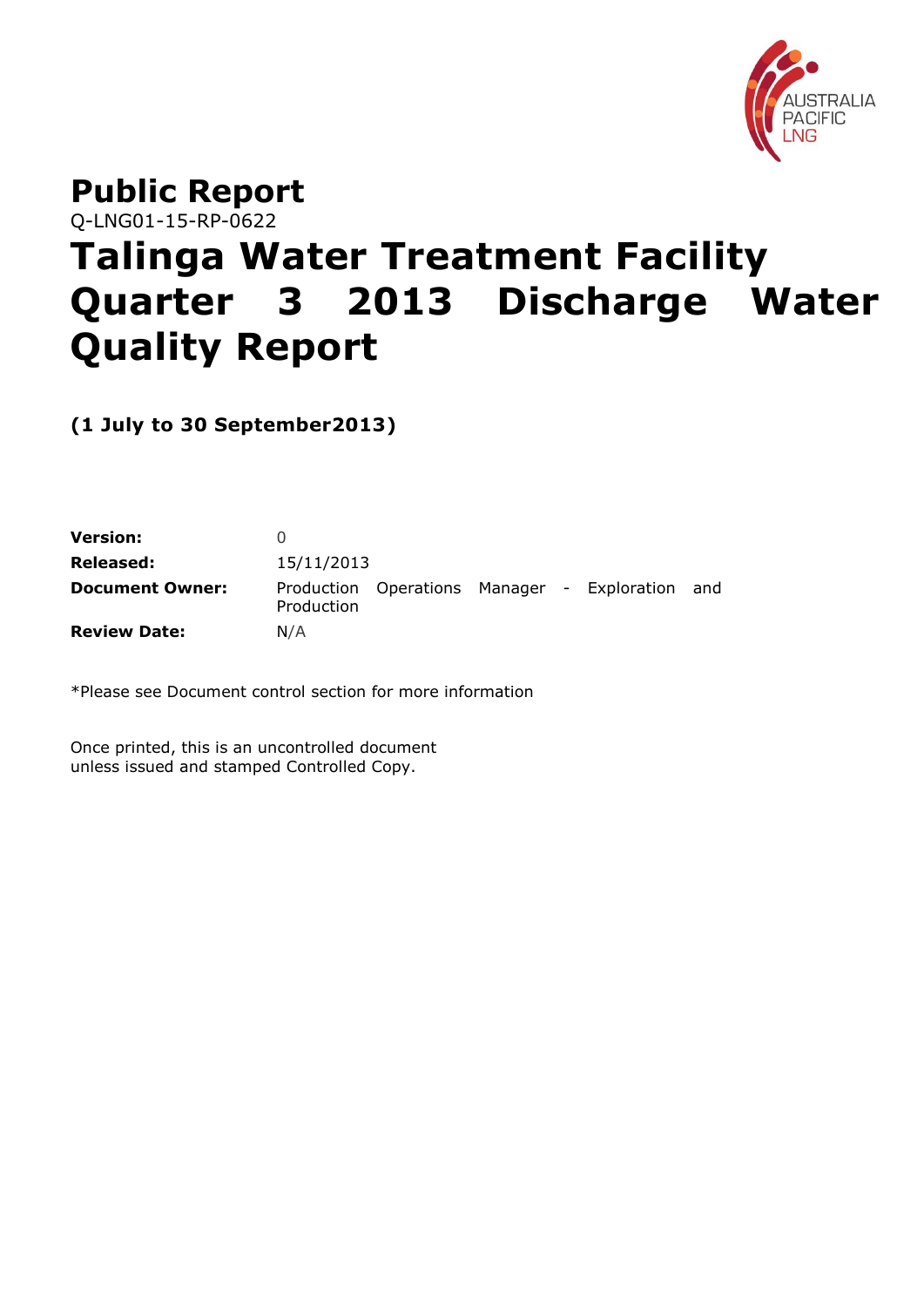### **Contents**



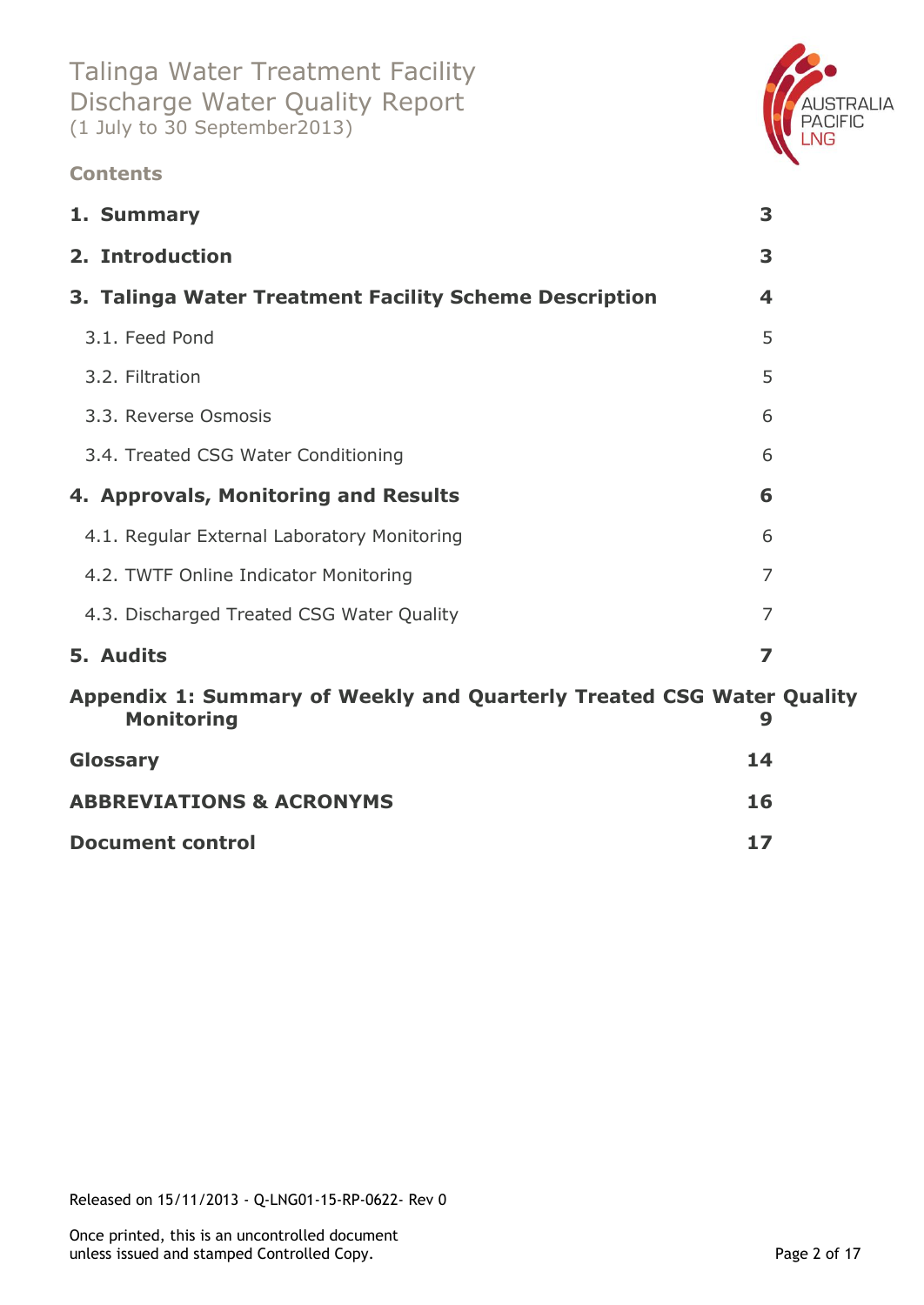

# <span id="page-2-0"></span>**1. Summary**

Australia Pacific LNG is a joint venture between Origin, ConocoPhillips and Sinopec, to deliver a coal seam gas (CSG) to Liquefied Natural Gas (LNG) project which will deliver gas to domestic and overseas markets.

Australia Pacific LNG is the leading CSG producer in Queensland, supplying more than 40% of the State's domestic gas requirements.

The Talinga Water Treatment Facility (TWTF) has been designed using the best available technology to treat water produced as part of the gas extraction process so that it can be put to a number of beneficial uses. CSG water is treated to a quality consistent with potable water. Treated CSG water is also discharged to the Condamine River, which is a source of public drinking water.

This report presents a summary of the water quality monitoring results obtained during the third quarter of Year 2013. During this quarter there has been *no exceedances in quality criteria*, demonstrating that the TWTF consistently and reliably treats CSG water to a standard which is safe for discharge into a source of public drinking water. This Report has been produced in accordance with the Queensland Government's *Public Reporting Guideline for Recycled Water Schemes* (DERM, 2011) and the *Water Supply (Safety and Reliability) Act 2008* (the Act).

### <span id="page-2-1"></span>**2. Introduction**

CSG production relies on the removal of water from the coal seams allowing gas to be readily extracted. The removed water is referred to as CSG water.

CSG water is generally of low quality with very few applications for direct use. Users of water from coal seams are generally restricted to a small numbers of agricultural and industrial operations. To maximise the potential future value of CSG water, Australia Pacific LNG has chosen to utilise an advanced desalination process to treat the water to a quality consistent with domestic potable water supplies.

The TWTF is one of Australia Pacific LNG's major installations where CSG water is treated. The TWTF uses the best available technologies to treat the water to a quality consistent with domestic potable supply.

Once treated, the CSG water is used onsite for Australia Pacific LNG's business activities including for drinking and domestic purposes, operations service water and construction activities. This reduces Australia Pacific LNG's reliance on other water resources.

The treated CSG water is also discharged to the Condamine River where it contributes to the base flows. The Condamine River is an essential resource to local communities and landowners in the region. It is the principal drinking water supply for the Condamine Township (located approximately forty seven kilometres downstream of the TWTF discharge location) as well being used for agricultural irrigation and to support local industries. Protecting its existing quality and condition is therefore vital to ensure its long term sustainable use.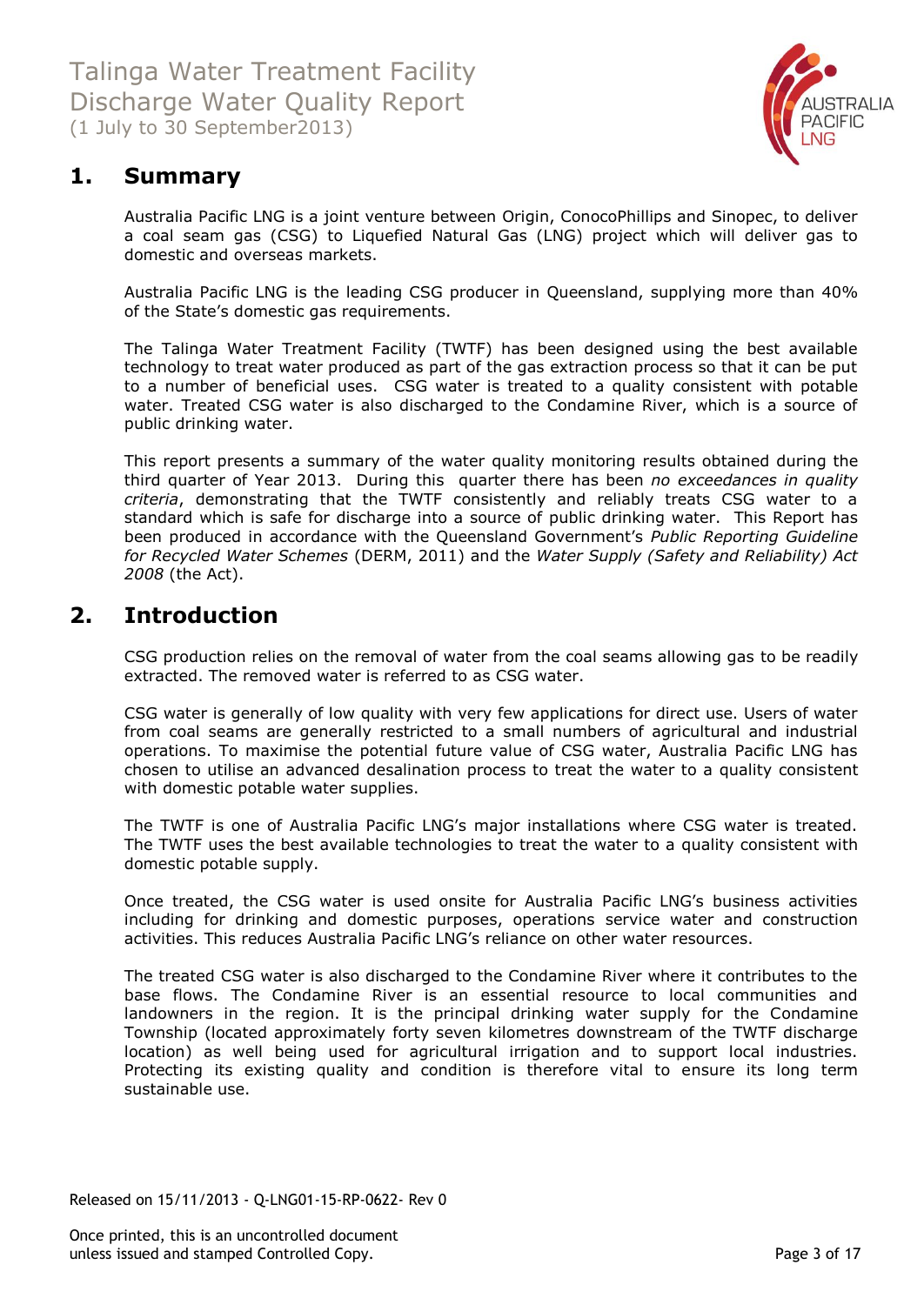



#### **Figure 1 - TWTF Discharge Location**

To ensure the safety and reliability of the treated CSG water entering the river, Australia Pacific LNG is engaged in a comprehensive ongoing monitoring program of water quality sampling, testing and reporting. This report summarises the results of that monitoring conducted during the third quarter (i.e. from 1 July to 30 September) of 2013.

In presenting this information Australia Pacific LNG honours its commitment to providing transparency and ensuring the community, landowners and other key stakeholders have confidence that the treated CSG water can be safely discharged into a source of drinking water.

All the reporting is publicly available and can be viewed and downloaded from the Australia Pacific LNG website at [www.aplng.com.au.](http://www.aplng.com.au/) Any enquiries relating to this report should be made to toll free number 1800 526 369.

Alternatively, general enquires can be made by email [\(contact@aplng.com.au\)](mailto:contact@aplng.com.au) or mail to Australia Pacific LNG Pty Limited, GPO Box 148, Brisbane, QLD, 4001.

### <span id="page-3-0"></span>**3. Talinga Water Treatment Facility Scheme Description**

The TWTF uses a series of water screening, filtration and reverse osmosis processes to remove impurities from the CSG water to ensure its safety and reliability for supply into a drinking water source and beneficial uses. The key treatment processes include:

Released on 15/11/2013 - Q-LNG01-15-RP-0622- Rev 0

Once printed, this is an uncontrolled document unless issued and stamped Controlled Copy. Page 4 of 17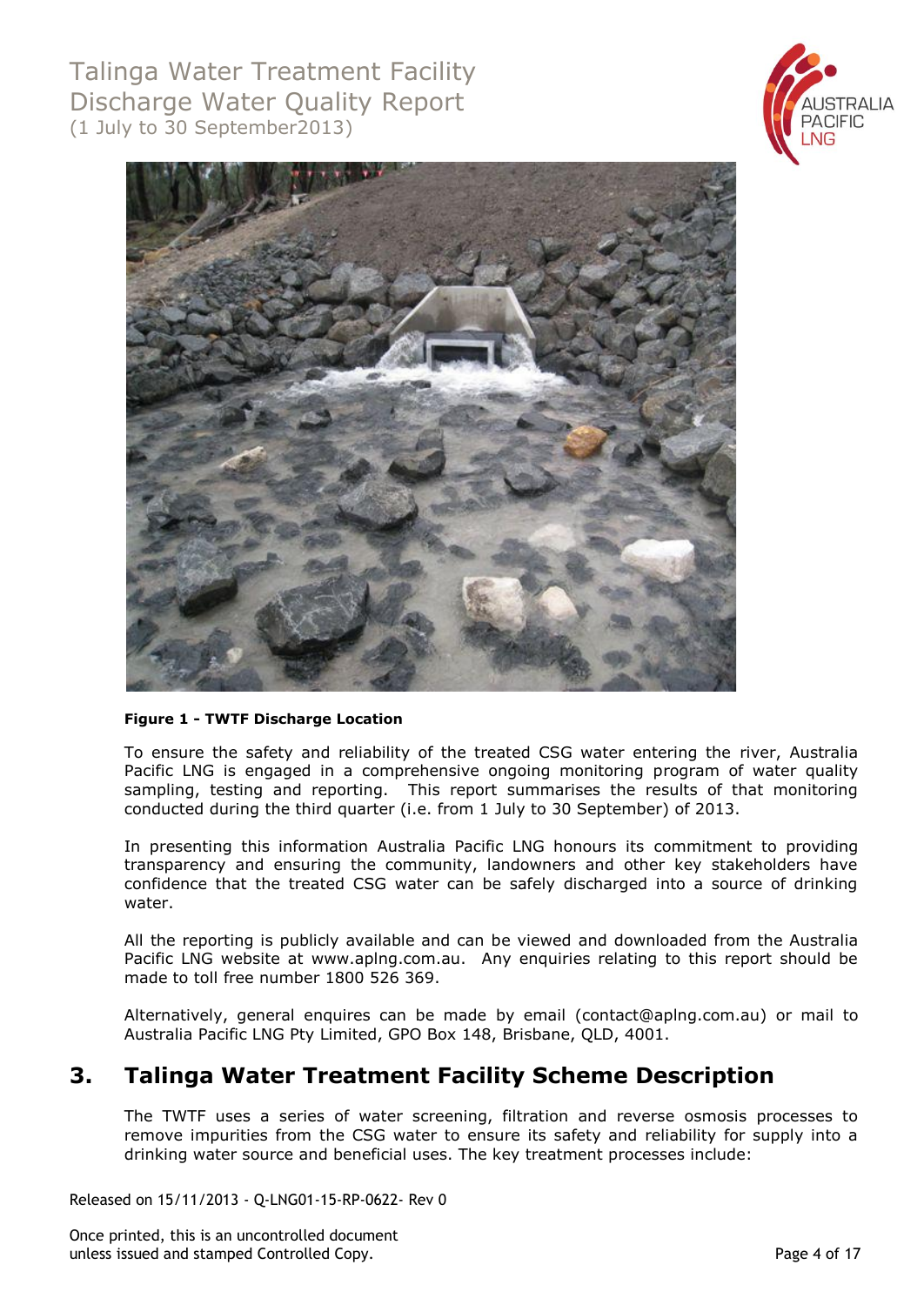

- Feed pond;
- Filtration;
- Reverse osmosis; and
- Treated CSG water conditioning.



**Figure 2 - TWTF Process Schematic**

### <span id="page-4-0"></span>**3.1. Feed Pond**

Untreated CSG water gathered from the gas field is temporarily stored in a feed pond prior to its treatment by the TWTF. The feed pond holds the CSG water for approximately one to two weeks. This allows the settlement of coarse suspended sediments and provides opportunity for the CSG water to aerate and oxygenate.

### <span id="page-4-1"></span>**3.2. Filtration**

The CSG water is then passed through a coarse filter and then a fine filter to remove any particles or suspended sediments that have not settled within the feed pond. A disinfectant commonly used in domestic water treatment facilities is also added prior to the filtration process to protect the treatment system.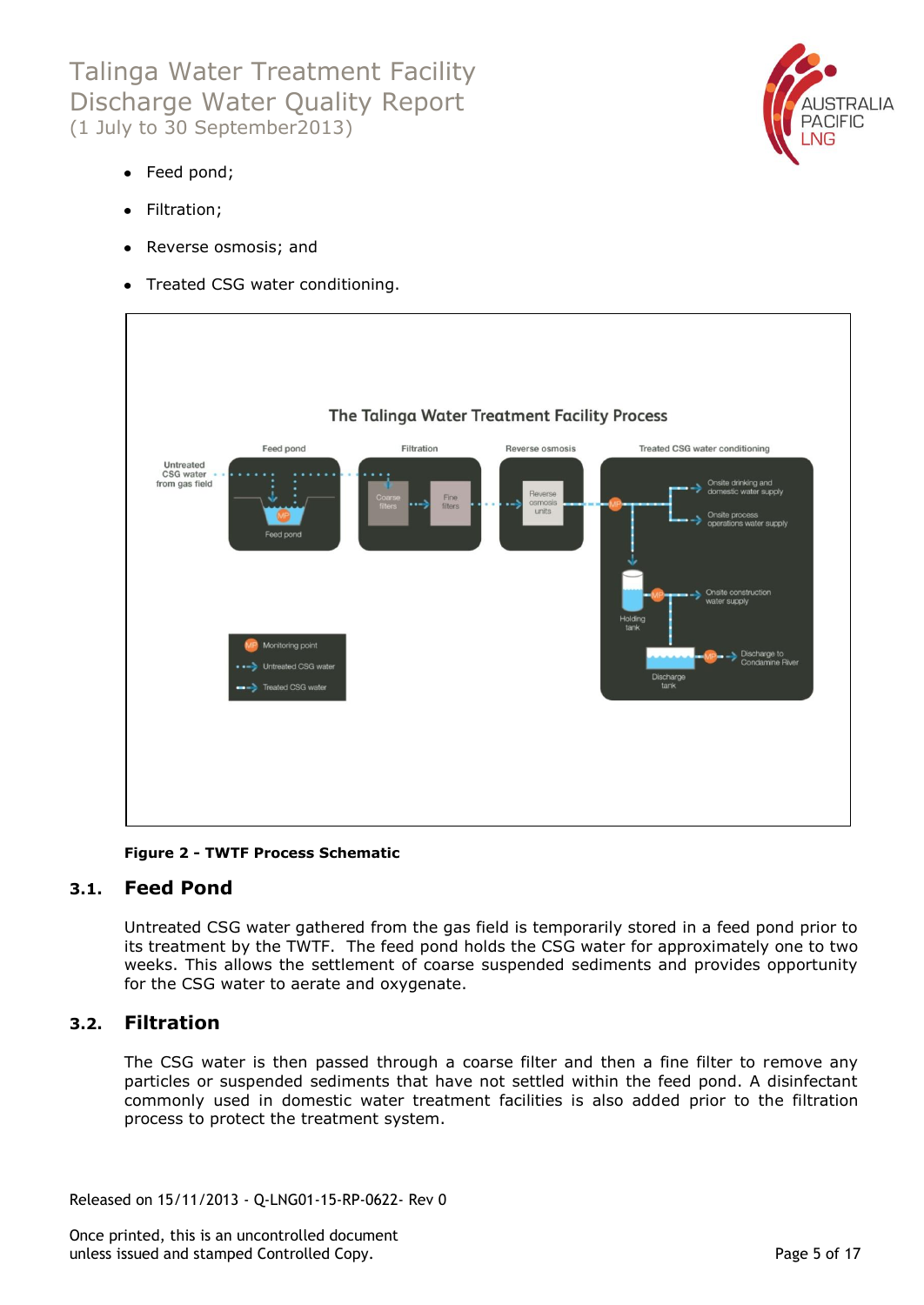

### <span id="page-5-0"></span>**3.3. Reverse Osmosis**

Prior to reverse osmosis, the disinfectant added during the filtration process is removed to protect the membranes from oxidation.

Reverse osmosis involves passing the CSG water through fine membranes at high pressure. This removes most of the dissolved salts and other trace elements.

At this point the water is either transferred to a holding tank, where it is held prior to discharge or piped for use onsite.

### <span id="page-5-1"></span>**3.4. Treated CSG Water Conditioning**

Prior to entering the holding tank the pH of the treated CSG water is adjusted to ensure its suitability for use, and any existing disinfectant in the system is removed.

When the treated CSG water is discharged to the Condamine River, calcium and magnesium are added. This conditioning is undertaken to ensure a minimum level of these elements are present in the Condamine River to protect the environment.

### <span id="page-5-2"></span>**4. Approvals, Monitoring and Results**

In order to discharge to the Condamine River, Australia Pacific LNG gained approval from the Queensland Government's Department of Environment and Heritage Protection (EHP), formerly known as the Department of Environment and Resource Management (DERM). The approval was granted under two separate pieces of the Queensland legislation; the *Environmental Protection* Act 1994 and the *Water Supply (Safety and Reliability) Act 2008*. This report deals with the latter approval.

On 2 March 2012, Australia Pacific LNG received an information notice of approval from the Queensland Water Supply Regulator (QWSR), formerly known as the Office of Water Supply Regulator (OWSR) for the proposed Recycled Water Management Plan (RWMP) submitted for the Talinga recycled water scheme. Australia Pacific LNG is the first CSG Company to be granted such an approval. The TWTF RWMP replaces the interim RWMP that was prescribed in the Act.

The content of this quarterly report reflects the reporting requirements outlined within this information notice of approval, and the reporting frequency aligns with that outlined in section 274 of the Act.

### <span id="page-5-3"></span>**4.1. Regular External Laboratory Monitoring**

The treated CSG water is sampled on a weekly basis for a standard set of parameters and a quarterly basis for a specific set of parameters (refer to Tables 2 and 3 for weekly water quality monitoring results and Table 4 for quarterly water quality monitoring results in Appendix 1 respectively) and sent to an independent laboratory for testing. The sampling takes place at the discharge tank prior to the release of the treated CSG water to the Condamine River.

The samples are tested for a comprehensive range of parameters. A summary of the full water quality monitoring results for the TWTF is shown in Appendix 1 at the end of this report.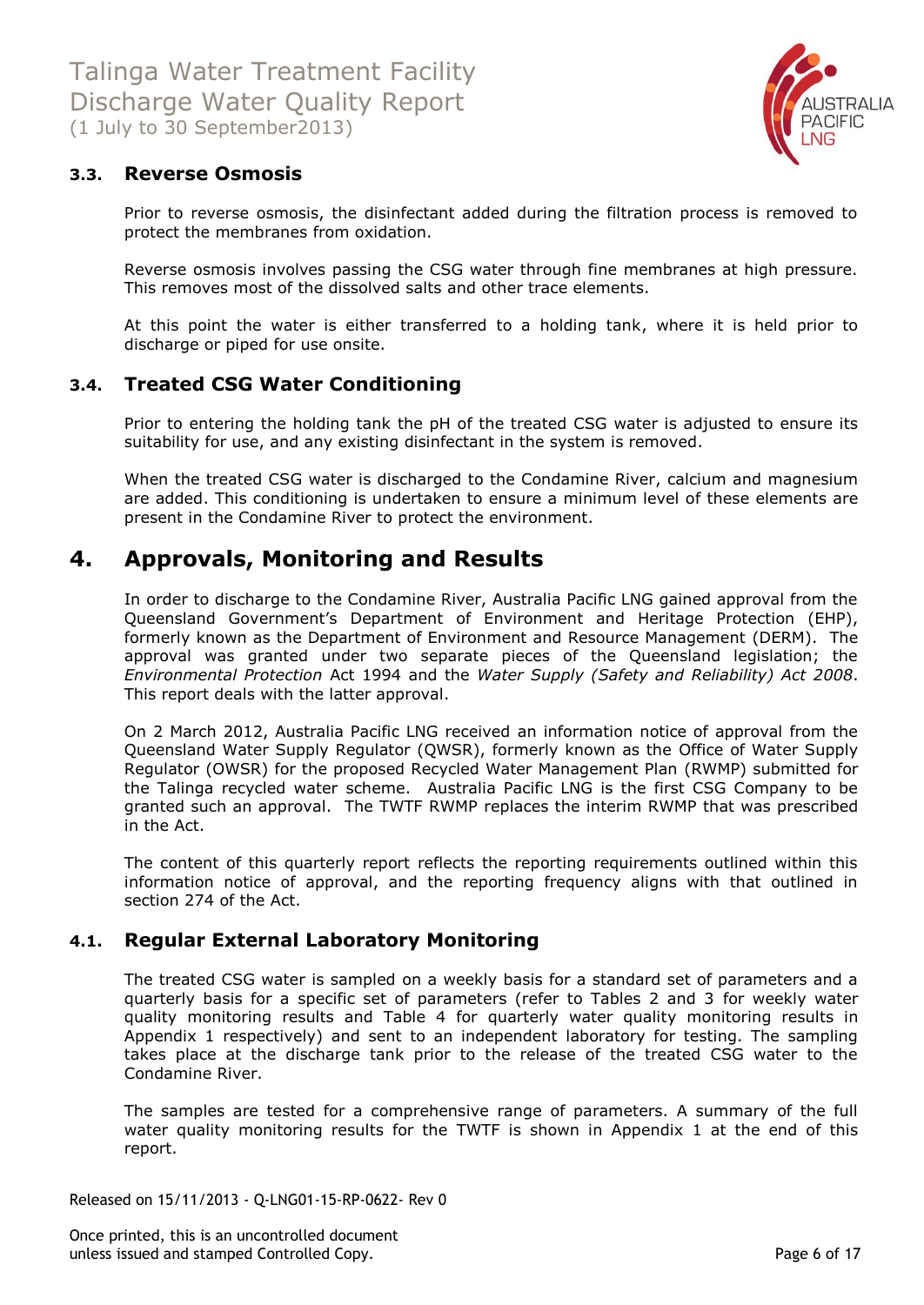

The water quality monitoring is undertaken using an industry-wide protocol developed by Standards Australia and EHP. Following these standards ensures the water samples are correctly obtained, stored and transported to allow accurate and representative testing in the laboratory.

The water is tested at a variety of laboratories that are independent of Australia Pacific LNG's operations. Each laboratory is accredited by the National Association of Testing Authorities (NATA) for each parameter monitored for in this program.

*"NATA is the authority that provides independent assurance of technical competence through a proven network of best practice industry experts for customers who require confidence in the delivery of their products and services"* – NATA website.

The monitoring of treated CSG water from the TWTF are summarised in Table 1. The results of the monitoring show that all parameters were below the water quality limits for the reporting period. This confirms the TWTF processes are both safe and reliable at treating CSG water prior to its discharge into a source of drinking water.

### <span id="page-6-0"></span>**4.2. TWTF Online Indicator Monitoring**

Water quality indicators, such as pH, turbidity, conductivity, dissolved oxygen and total chlorine are monitored by an online monitoring system to provide a real time overview of the performance and integrity of the treatment process within the facility.

Should any of these indicators vary from their expected ranges, discharge of water to the Condamine River is suspended immediately. No discharge occurs until further investigation, monitoring and corrections are made to ensure the final water quality is safe. This process ensures the quality of water from the TWTF is maintained at the highest level possible.

### <span id="page-6-1"></span>**4.3. Discharged Treated CSG Water Quality**

During the third quarter of 2013, no water quality values outside the specified limits were recorded. The detection limits of the method used to analyse for bromochloroacetonitrile and dichloroacetonitrile was 5 ug/L in July and August, noting that this is greater than the water quality limit set. This has since been addressed, meaning all future analysis will be sensitive enough to report on bromochloroacetonitrile and dibromochloroacetonitrile at the appropriate level.

Table 1 presents parameters that were detected in the third quarter of 2013. All parameters that were detected are notably less than the discharge water quality limits, indicating the discharge from the TWTF complied with its discharge limits during the reporting period.

### <span id="page-6-2"></span>**5. Audits**

No internal or external audits were required within this reporting period, although it is noted that an external audit report was submitted to QWSR in the previous quarter (Q2 2013).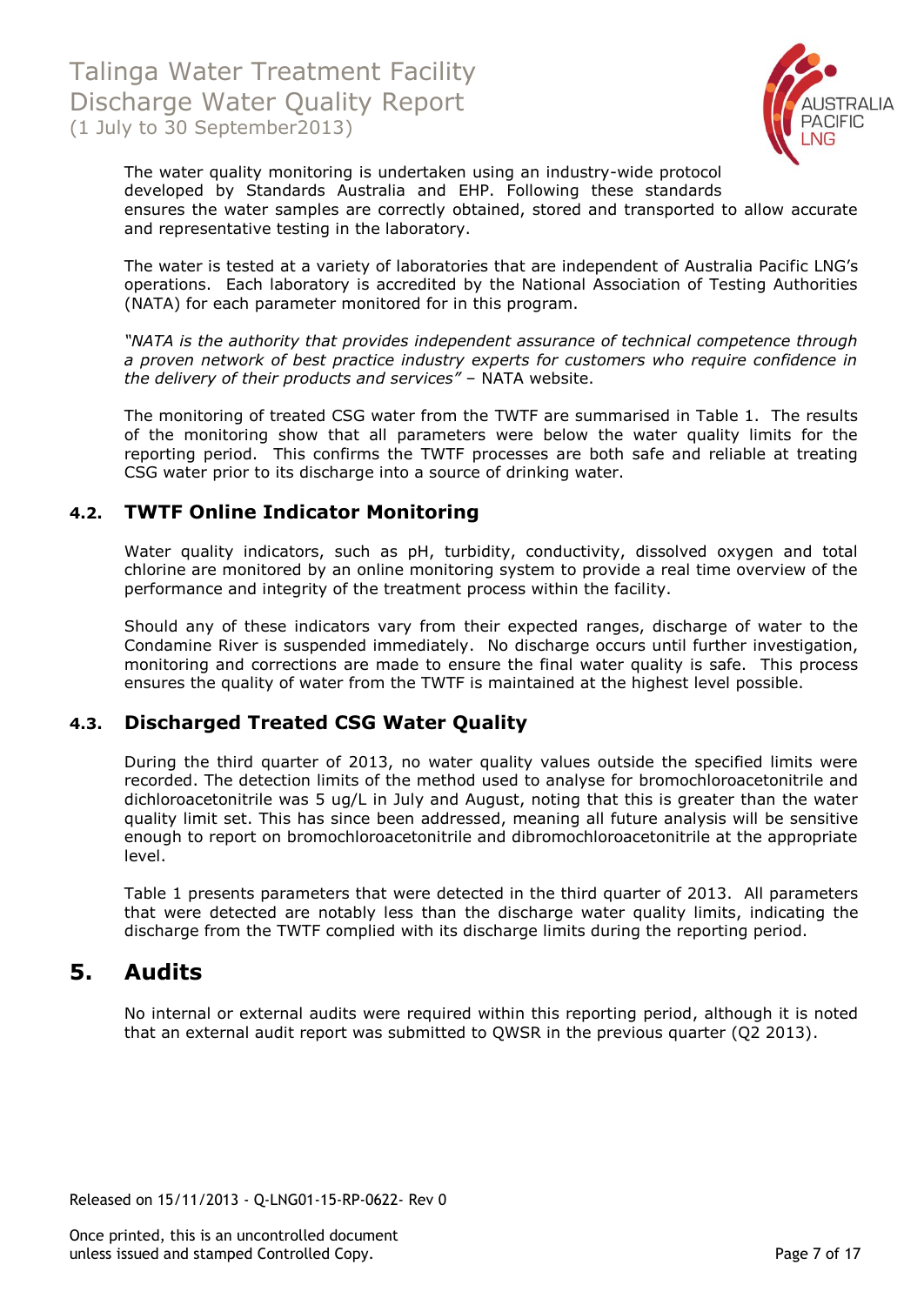

#### **Table 1 - Summary of Maximum Detected Monitoring Results for Treated CSG Water during the third Quarter of 2013**

|                                        |                                  | Compliance<br>with Water | <b>Water Quality</b> |           | <b>Maximum</b><br><b>Detected</b><br>Concentration<br>for Treated CSG |
|----------------------------------------|----------------------------------|--------------------------|----------------------|-----------|-----------------------------------------------------------------------|
|                                        | Parameter                        | <b>Quality Limit</b>     | Limit                | Unit      | Water                                                                 |
| <b>BTEX</b>                            | All Tested Parameters            | 100%                     | Various              | µg/L      | <b>ND</b>                                                             |
| <b>Disinfection By-products</b>        | All Tested Parameters            | 100%                     | Various              | µg/L      | <b>ND</b>                                                             |
| <b>Endocrine-Disrupting</b>            | <b>Bisphenol A</b>               | 100%                     | 200                  | µg/L      | <b>ND</b>                                                             |
| <b>Chemicals and Hormones</b>          | Nonylphenol                      |                          | 500                  | µg/L      | <b>ND</b>                                                             |
|                                        | Ammonia as N                     |                          | 500                  | µg/L      | 321                                                                   |
|                                        | <b>Bromide</b>                   |                          | 7000                 | $\mu$ g/L | 251                                                                   |
| <b>Inorganic Compounds</b>             | Fluoride                         | 100%                     | 1500                 | µg/L      | 290                                                                   |
|                                        | Iodide                           |                          | 100                  | µg/L      | 13                                                                    |
|                                        | Sulphate                         |                          | 500000               | µg/L      | 3600                                                                  |
|                                        | Aluminium                        |                          | 200                  | µg/L      | 3                                                                     |
|                                        | <b>Barium</b>                    |                          | 700                  | µg/L      | 39.4                                                                  |
|                                        | Boron                            |                          | 4000                 | µg/L      | 510                                                                   |
|                                        | Cadmium                          |                          | $\overline{2}$       | µg/L      | $0.4*$                                                                |
|                                        | Copper                           |                          | 2000                 | µg/L      | 11.1                                                                  |
|                                        | Iron                             |                          | 300                  | µg/L      | 40                                                                    |
| <b>Metals</b>                          | Lead                             | 100%                     | 10                   | µg/L      | 0.7                                                                   |
|                                        | Manganese                        |                          | 500                  | $\mu$ g/L | $2*$                                                                  |
|                                        | Nickel                           |                          | 20                   | µg/L      | 0.2                                                                   |
|                                        | Strontium                        |                          | 4000                 | µg/L      | 48.1                                                                  |
|                                        | Vanadium                         |                          | 50                   | µg/L      | $0.3*$                                                                |
|                                        | Zinc                             |                          | 3000                 | µg/L      | 9.7                                                                   |
| <b>Nitrosamines</b>                    | N-Nitrosodimethylamine<br>(NDMA) | 100%                     | 0.1                  | µg/L      | <b>ND</b>                                                             |
| <b>Poly Aromatic</b><br>Hydrocarbons   | PAH (as B(a)P TEF)               | 100%                     | 0.01                 | µg/L      | <b>ND</b>                                                             |
| <b>Total Petroleum</b><br>Hydrocarbons | Total Petroleum Hydrocarbons     | 100%                     | 200                  | µg/L      | <b>ND</b>                                                             |
|                                        | Bromodichloromethane             |                          | 6                    | µg/L      | <b>ND</b>                                                             |
|                                        | Bromoform                        |                          | 100                  | µg/L      | <b>ND</b>                                                             |
| <b>Trihalomethanes</b>                 | Dibromochloromethane             | 100%                     | 100                  | µg/L      | <b>ND</b>                                                             |
|                                        | Chloroform                       |                          | 200                  | $\mu$ g/L | <b>ND</b>                                                             |
|                                        | Alpha Emitters                   | 100%                     | 0.5                  | $BqI-1$   | <b>ND</b>                                                             |
| <b>Radiological Products</b>           | <b>Beta Emitters</b>             | 100%                     | $0.5\,$              | $BqI-1$   | $0.1*$                                                                |

#### **Notes:**

ND - Not detected by laboratory

\* Detected on one occasion during the third quarter of Year 2013.

Released on 15/11/2013 - Q-LNG01-15-RP-0622- Rev 0

Once printed, this is an uncontrolled document unless issued and stamped Controlled Copy. The extendion of the Page 8 of 17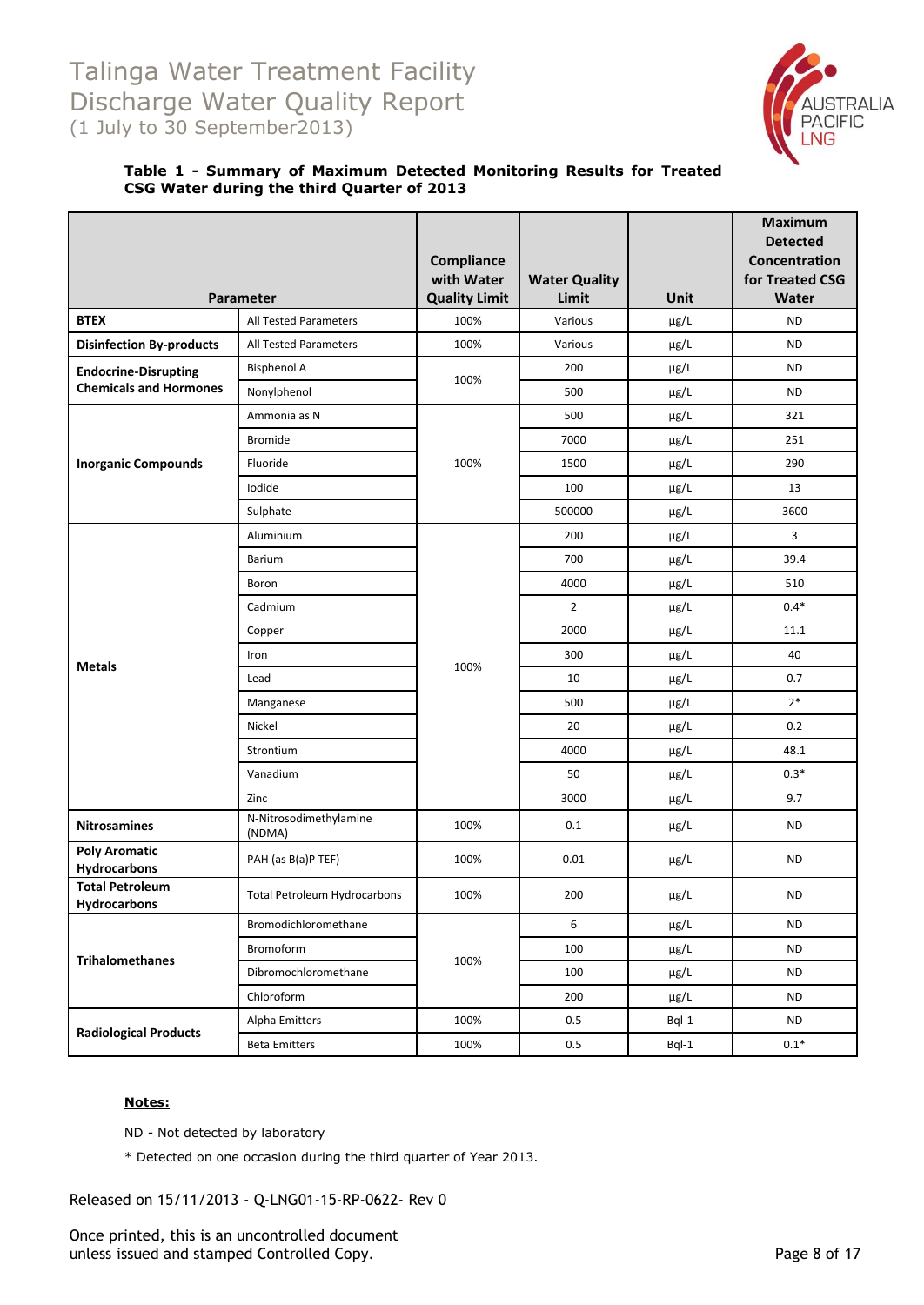

# <span id="page-8-0"></span>**Appendix 1: Summary of Weekly and Quarterly Treated CSG Water Quality Monitoring**

The following section presents a full summary of the weekly and quarterly monitoring undertaken on the treated CSG water discharged to the Condamine River. The results cover the third quarter of 2013, from 1 July 2013 to 30 September 2013. The monitoring results have been summarised to show the following:

**Parameter** – This lists the public health water quality parameters tested at the point of discharge. An explanation of the parameters is provided in the Glossary.

**Water Quality Limit** – This shows the limits set by QWSR.

**Unit** -This shows the corresponding parameter unit of measurement. It is presented in micro-grams (µg) per litre (L) unless otherwise stated. This unit can also be represented as 'parts per billion' (ppb). Exceptions to this are listed in the reporting tables.

**Monitoring Results** – For any sample where the laboratory detected the presence of one of the test parameters on one or more occasion, the minimum, maximum and average (mean) concentration is reported. Also shown is the concentration below which 95% of the monitoring results fall. This is represented as the  $95<sup>th</sup>$  percentile and allows any anomalies and outlying high results to be removed.

**Sampling Results** – For reasons explained below the results table, there are instances where sampling was not conducted on several of the weeks within the reporting period. For this reason, the total number of reporting weeks is shown, along with the number of samples taken, the number of samples analysed and the number of sample results pending.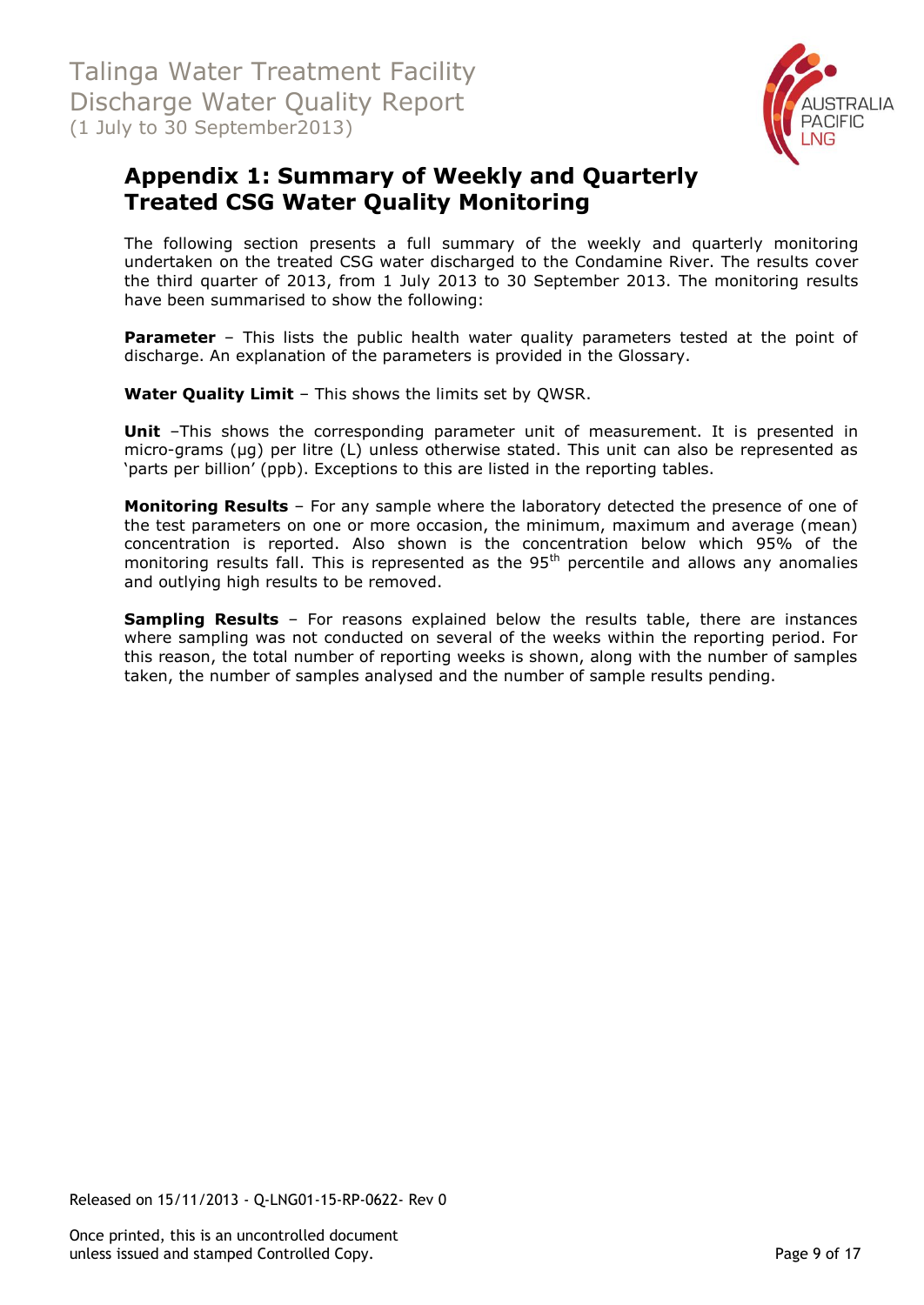

#### **Table 2 Weekly water quality monitoring results**

|               |                      |                      |                     |           |                                      | <b>Monitoring Results for the Reporting</b> | Period                         |                             | Sampling Results for the Reporting Period |                                     |                                  |                                                     |                           |  |
|---------------|----------------------|----------------------|---------------------|-----------|--------------------------------------|---------------------------------------------|--------------------------------|-----------------------------|-------------------------------------------|-------------------------------------|----------------------------------|-----------------------------------------------------|---------------------------|--|
|               | Parameter            | Disinfectant product | Water Quality Limit | Units     | Concentration<br>Minimum<br>Detected | Concentration<br>Maximum<br>Detected        | Mean Detected<br>Concentration | $95^{\rm th}$<br>Percentile | Number of Times<br>Parameter<br>Detected  | <b>Total Number</b><br><b>Weeks</b> | Total Number of<br>Samples Taken | Samples Analysed<br>Total Number of<br>and Reported | Sample Results<br>Pending |  |
|               | Benzene              |                      | 1                   | $\mu$ g/L |                                      |                                             | <b>ND</b>                      |                             | 0                                         | 13                                  | $\overline{7}$                   | $\overline{7}$                                      | $\mathbf 0$               |  |
| <b>BTEX</b>   | Toluene              |                      | 800                 | µg/L      |                                      |                                             | <b>ND</b>                      |                             | 0                                         | 13                                  | $\overline{7}$                   | $\overline{7}$                                      | $\mathbf 0$               |  |
|               | Ethylbenzene         |                      | 300                 | $\mu$ g/L |                                      | <b>ND</b>                                   |                                |                             |                                           | 13                                  | $\overline{7}$                   | $\overline{7}$                                      | $\mathbf 0$               |  |
|               | Xylene Total         |                      | 600                 | $\mu$ g/L | <b>ND</b>                            |                                             |                                |                             | 0                                         | 13                                  | $\overline{7}$                   | $\overline{7}$                                      | $\mathbf 0$               |  |
|               | Ammonia as N         |                      | 500                 | $\mu$ g/L | 173                                  | 321                                         | 221                            | 314                         | $\overline{7}$                            | 13                                  | $\overline{7}$                   | $\overline{7}$                                      | $\mathbf 0$               |  |
|               | Bromide              |                      | 7000                | $\mu$ g/L | 203                                  | 251                                         | 228                            | 249                         | $\overline{7}$                            | 13                                  | $\overline{7}$                   | $\overline{7}$                                      | $\mathbf 0$               |  |
|               | Chlorine             | $\ast$               | 5000                | $\mu$ g/L |                                      |                                             | <b>ND</b>                      |                             | 0                                         | 13                                  | $\overline{7}$                   | $\overline{7}$                                      | $\mathbf 0$               |  |
| Inorganic     | <b>Cyanide Total</b> |                      | 80                  | µg/L      |                                      |                                             | <b>ND</b>                      |                             | 0                                         | 13                                  | $\overline{7}$                   | $\overline{7}$                                      | $\mathbf 0$               |  |
| Compounds     | Fluoride             |                      | 1500                | $\mu$ g/L | 180                                  | 290                                         | 233                            | 281                         | $\overline{7}$                            | 13                                  | $\overline{7}$                   | $\overline{7}$                                      | $\mathbf 0$               |  |
|               | Iodide               |                      | 100                 | $\mu$ g/L | 10                                   | 13                                          | 11                             | 13                          | $\overline{7}$                            | 13                                  | $\overline{7}$                   | $\overline{7}$                                      | 0                         |  |
|               | Monochloramine       | $\ast$               | 3000                | µg/L      |                                      |                                             | <b>ND</b>                      |                             | 0                                         | 13                                  | $\overline{7}$                   | $\overline{7}$                                      | $\mathbf 0$               |  |
|               | Sulphate             |                      | 500000              | $\mu$ g/L | 1800                                 | 3600                                        | 2500                           | 3500                        | $\overline{7}$                            | 13                                  | $\overline{7}$                   | $\overline{7}$                                      | $\mathbf 0$               |  |
|               | Aluminium            |                      | 200                 | $\mu$ g/L | 1                                    | $\overline{3}$                              | $\overline{2}$                 | 2.9                         | 4                                         | 13                                  | $\overline{7}$                   | $7^{\circ}$                                         | 0                         |  |
|               | Arsenic              |                      | $\overline{7}$      | $\mu$ g/L |                                      |                                             | <b>ND</b>                      |                             | 0                                         | 13                                  | $\overline{7}$                   | $\overline{7}$                                      | $\mathbf 0$               |  |
| <b>Metals</b> | Barium               |                      | 700                 | $\mu$ g/L | 28                                   | 39.4                                        | 32.2                           | 37.7                        | $\overline{7}$                            | 13                                  | $\overline{7}$                   | $\overline{7}$                                      | 0                         |  |
|               | Boron                |                      | 4000                | $\mu$ g/L | 320                                  | 510                                         | 397                            | 498                         | $\overline{7}$                            | 13                                  | $\overline{7}$                   | $7^{\circ}$                                         | 0                         |  |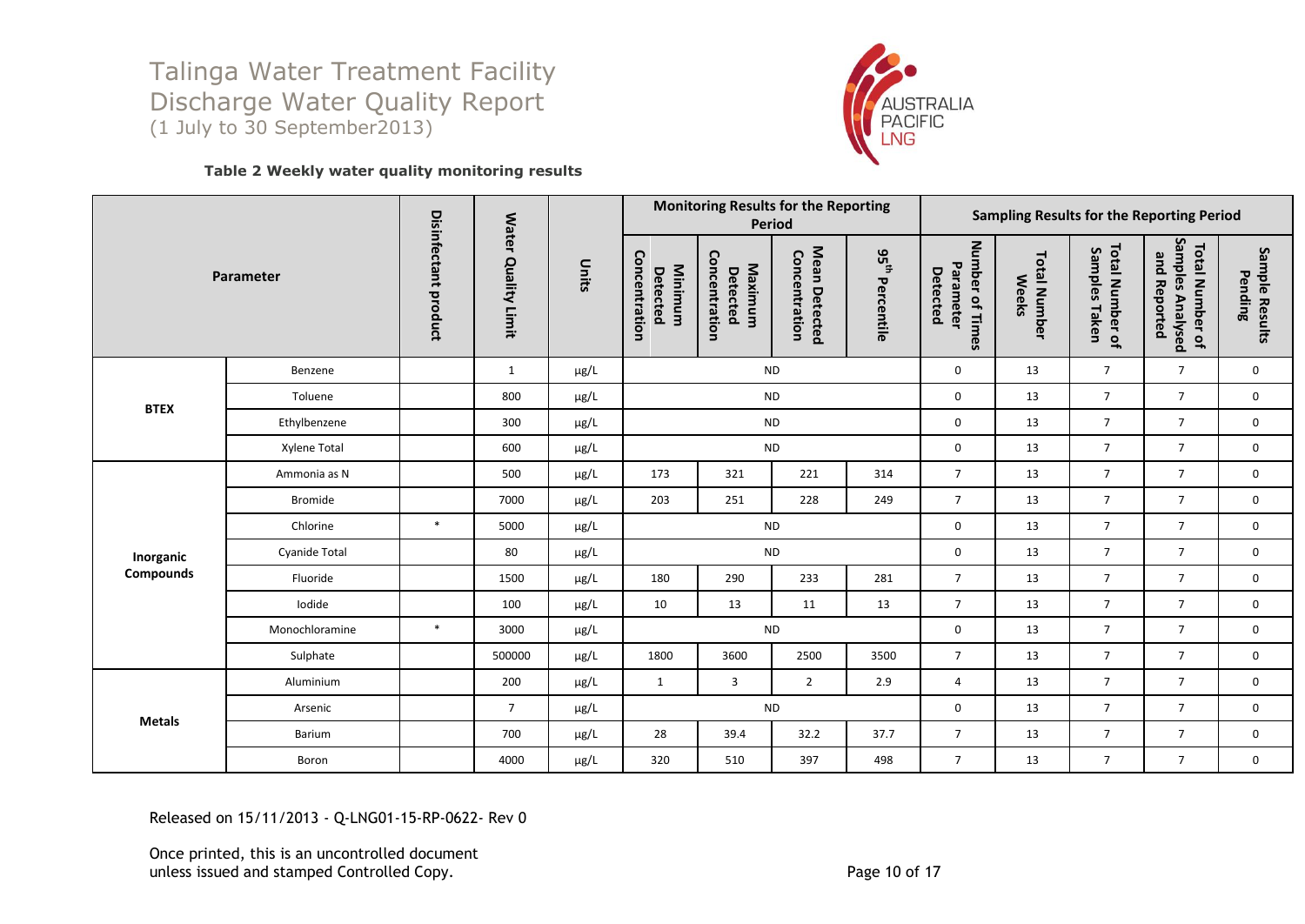#### **Notes:**

- ND Not detected by laboratory
- \* Parameters used as disinfectant product.

#### **Table 3 Weekly water quality monitoring results continued**

|                     |                                  |        |                      |           |                | <b>Monitoring Results for the Reporting</b> | Period              |                |                                      |                                      |                                | <b>Sampling Results for the Reporting Period</b> |                                              |                                     |                                     |                                                            |                              |
|---------------------|----------------------------------|--------|----------------------|-----------|----------------|---------------------------------------------|---------------------|----------------|--------------------------------------|--------------------------------------|--------------------------------|--------------------------------------------------|----------------------------------------------|-------------------------------------|-------------------------------------|------------------------------------------------------------|------------------------------|
|                     | Parameter                        |        | Disinfectant product |           |                |                                             | Water Quality Limit | Units          | Concentration<br>Minimum<br>Detected | Concentration<br>Maximum<br>Detected | Mean Detected<br>Concentration | 95 <sub>th</sub><br>Percentile                   | Number of Tim<br>Parameter<br>Detected<br>éS | <b>Total Number</b><br><b>Weeks</b> | Total Number of<br>Samples<br>Taken | Samples Analysed<br><b>Total Number of</b><br>and Reported | Sample<br>Pending<br>Results |
|                     | Cadmium                          |        | $\overline{2}$       | $\mu$ g/L | 0.4            | 0.4                                         | 0.4                 | 0.4            | $\mathbf{1}$                         | 13                                   | $\overline{7}$                 | $\overline{7}$                                   | $\mathbf 0$                                  |                                     |                                     |                                                            |                              |
|                     | Chromium                         |        | 50                   | $\mu$ g/L |                | <b>ND</b>                                   |                     |                |                                      | 13                                   | $\overline{7}$                 | $\overline{7}$                                   | 0                                            |                                     |                                     |                                                            |                              |
|                     | Copper                           |        | 2000                 | μg/L      | 0.6            | 11.1                                        | 2.5                 | 8.6            | 6                                    | 13                                   | $\overline{7}$                 | $\overline{7}$                                   | $\mathbf 0$                                  |                                     |                                     |                                                            |                              |
|                     | Iron                             |        | 300                  | μg/L      | 20             | 40                                          | 31                  | 40             | $\overline{7}$                       | 13                                   | $\overline{7}$                 | $\overline{7}$                                   | $\mathbf 0$                                  |                                     |                                     |                                                            |                              |
|                     | Lead                             |        | 10                   | $\mu$ g/L | 0.1            | 0.7                                         | 0.4                 | 0.7            | $\overline{2}$                       | 13                                   | $\overline{7}$                 | $\overline{7}$                                   | $\mathbf 0$                                  |                                     |                                     |                                                            |                              |
| <b>Metals</b>       | Manganese                        |        | 500                  | μg/L      | $\overline{2}$ | $\overline{2}$                              | $\overline{2}$      | $\overline{2}$ | $\mathbf{1}$                         | 13                                   | $\overline{7}$                 | $\overline{7}$                                   | $\mathbf 0$                                  |                                     |                                     |                                                            |                              |
|                     | Mercury                          |        | $\mathbf{1}$         | μg/L      |                |                                             | <b>ND</b>           |                | 0                                    | 13                                   | $\overline{7}$                 | $\overline{7}$                                   | $\mathbf 0$                                  |                                     |                                     |                                                            |                              |
|                     | Molybdenum                       |        | 50                   | $\mu$ g/L |                |                                             | <b>ND</b>           |                | 0                                    | 13                                   | $\overline{7}$                 | $\overline{7}$                                   | $\mathbf 0$                                  |                                     |                                     |                                                            |                              |
|                     | Nickel                           |        | 20                   | $\mu$ g/L | 0.1            | 0.2                                         | 0.15                | 0.2            | $\overline{2}$                       | 13                                   | $\overline{7}$                 | $\overline{7}$                                   | $\mathbf 0$                                  |                                     |                                     |                                                            |                              |
|                     | Strontium                        |        | 4000                 | $\mu$ g/L | 34.3           | 48.1                                        | 38                  | 45.4           | $\overline{7}$                       | 13                                   | $\overline{7}$                 | $\overline{7}$                                   | $\mathbf 0$                                  |                                     |                                     |                                                            |                              |
|                     | Zinc                             |        | 3000                 | $\mu$ g/L | 1.3            | 9.7                                         | 3.3                 | 8.1            | 5                                    | 13                                   | $\overline{7}$                 | $\overline{7}$                                   | $\mathbf 0$                                  |                                     |                                     |                                                            |                              |
| <b>Nitrosamines</b> | N-Nitrosodimethylamine<br>(NDMA) | $\ast$ | 0.1                  | $\mu$ g/L |                |                                             | <b>ND</b>           |                | $\mathbf 0$                          | 13                                   | $\overline{7}$                 | $\overline{7}$                                   | $\mathbf 0$                                  |                                     |                                     |                                                            |                              |

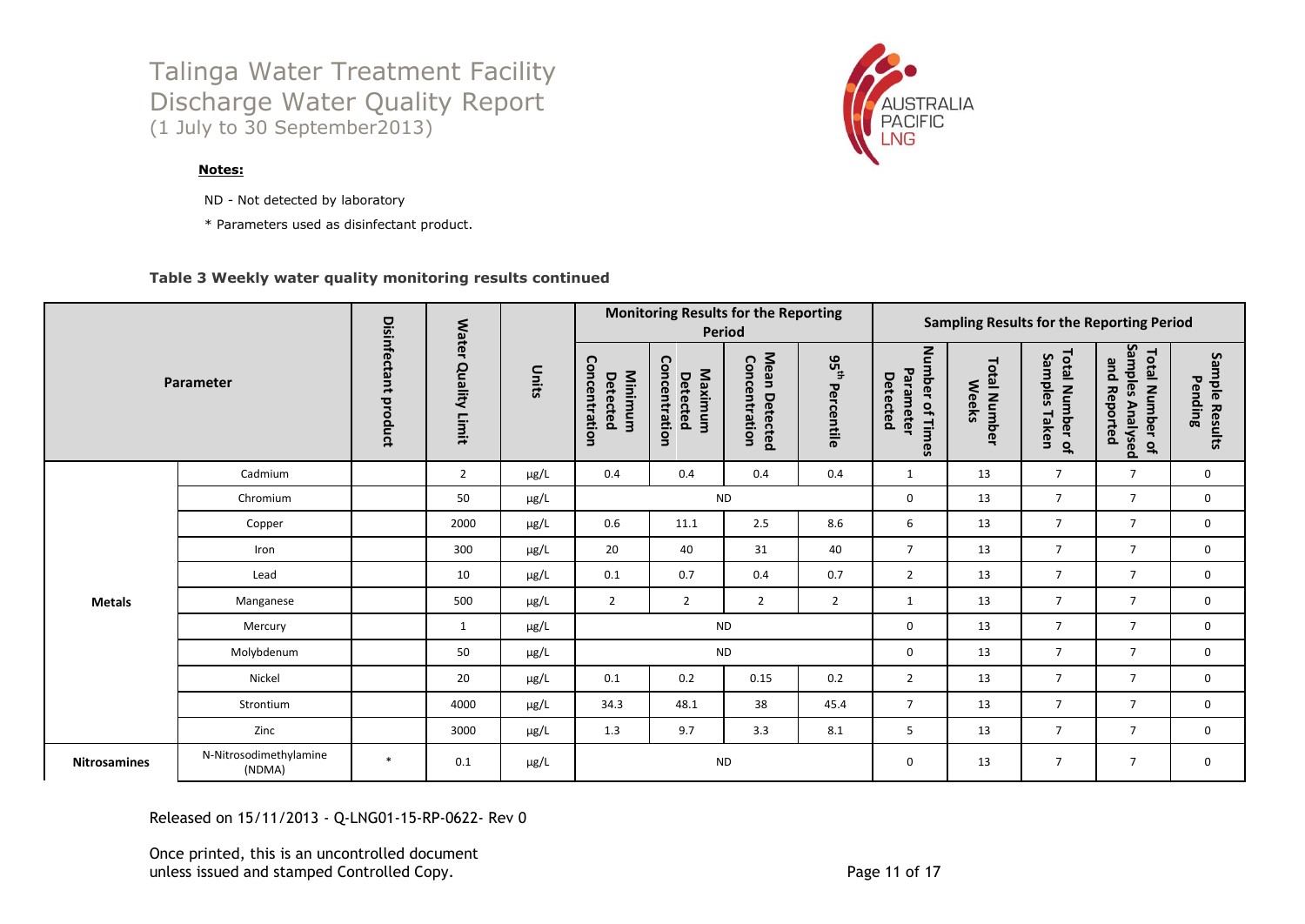

| <b>Poly Aromatic</b><br><b>Hydrocarbons</b>   | PAH (as B(a)P TEF)           | 0.01 | $\mu$ g/ | <b>ND</b> | -- |  |  |
|-----------------------------------------------|------------------------------|------|----------|-----------|----|--|--|
| <b>Total Petroleum</b><br><b>Hydrocarbons</b> | Total Petroleum Hydrocarbons | 200  | $\mu$ g/ | <b>ND</b> | -- |  |  |

#### **Notes:**

ND - Not detected by laboratory

\* Parameters used as disinfectant product.

### **Data Summary**

Whilst every effort has been made to assess and analyse all the parameters over the third quarter of 2013 there were certain instances (which are discussed below) where this was not possible or not necessary.

**No discharge -** Discharge only occurred for the weeks beginning 8/7/13, 15/7/13, 22/7/13, 29/7/13, 26/8/13, 2/9/13 and 30/9/13.

**Flooding –** Unaffected by flooding this quarter.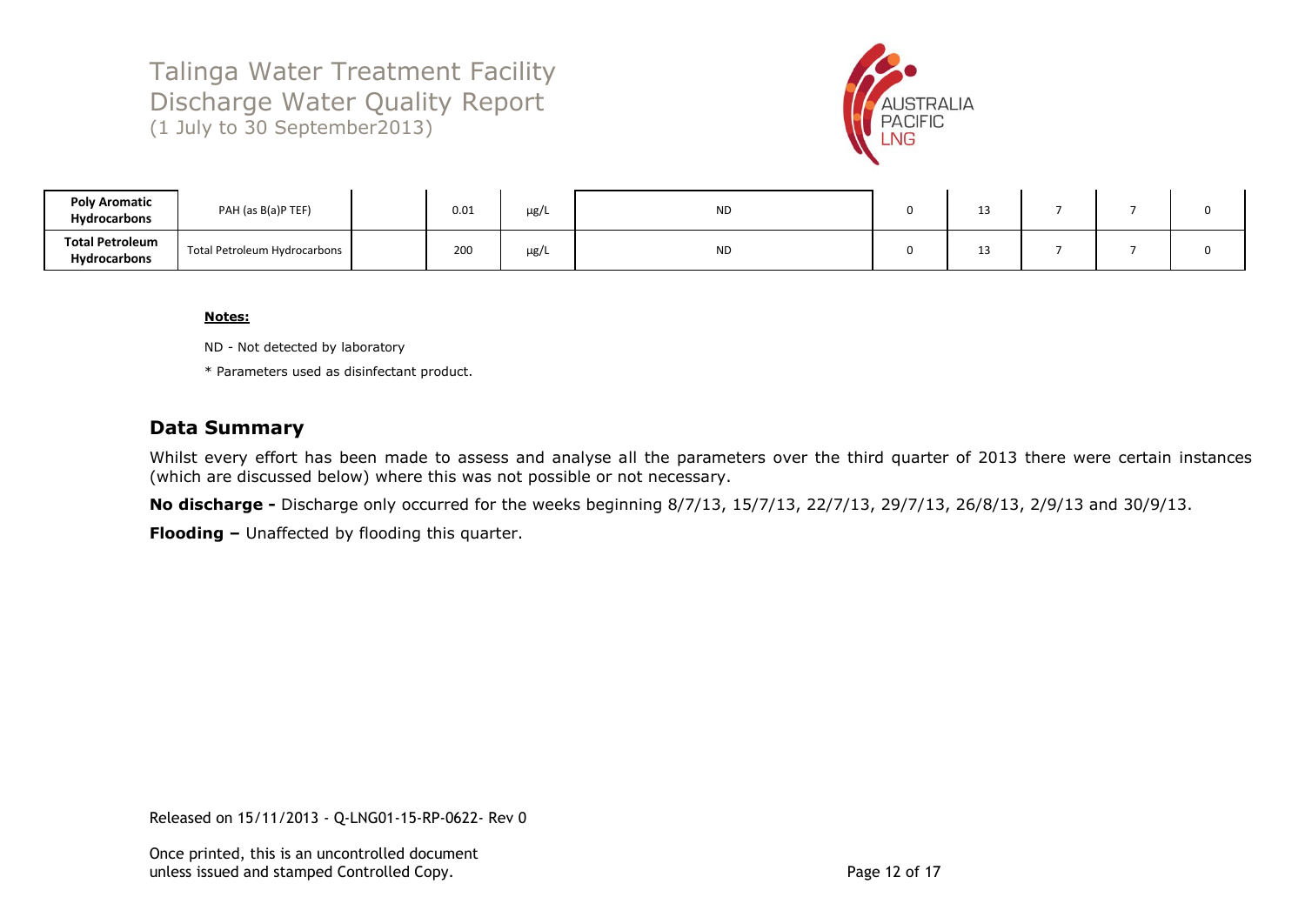

Table 4 Quarterly Water Quality Monitoring Results

|                                 |                         |                         | <b>Water</b>         |           |                                      | <b>Monitoring Results for the Reporting</b> | <b>Period</b>                  |                             |                                          |                                     |                                     | Sampling Results for the Reporting Period                                |                           |
|---------------------------------|-------------------------|-------------------------|----------------------|-----------|--------------------------------------|---------------------------------------------|--------------------------------|-----------------------------|------------------------------------------|-------------------------------------|-------------------------------------|--------------------------------------------------------------------------|---------------------------|
| Parameter                       |                         | Disinfectant<br>product | <b>Quality Limit</b> | Units     | Concentration<br>Minimum<br>Detected | Concentration<br>Maximum<br>Detected        | Mean Detected<br>Concentration | $95^{\rm th}$<br>Percentile | Number of Times<br>Parameter<br>Detected | <b>Total Number</b><br><b>Weeks</b> | Total Number of<br>Samples<br>Taken | Sampl<br><b>Total Number of</b><br>and Reported<br><u>es</u><br>Analysed | Sample Results<br>Pending |
| <b>Disinfection By-products</b> | Bromochloroacetonitrile | $\ast$                  | 0.7                  | $\mu$ g/L | <b>ND</b>                            |                                             | $\mathbf 0$                    | 13                          | $\mathbf{1}$                             | $\mathbf{1}$                        | $\mathbf 0$                         |                                                                          |                           |
|                                 | Dichloroacetonitrile    | $\ast$                  | $\overline{2}$       | $\mu$ g/L | <b>ND</b>                            |                                             |                                |                             | $\mathbf 0$                              | 13                                  | $\mathbf{1}$                        | $\mathbf{1}$                                                             | $\mathbf 0$               |
| <b>Endocrine-Disrupting</b>     | <b>Bisphenol A</b>      |                         | 200                  | $\mu$ g/L | <b>ND</b>                            |                                             | $\mathbf 0$                    | 13                          | 1                                        | 1                                   | $\mathbf 0$                         |                                                                          |                           |
| <b>Chemicals and Hormones</b>   | Nonylphenol             |                         | 500                  | $\mu$ g/L | <b>ND</b>                            |                                             | 0                              | 13                          | $\mathbf{1}$                             | $\mathbf{1}$                        | 0                                   |                                                                          |                           |
|                                 | Antimony                |                         | 3                    | μg/L      |                                      |                                             | <b>ND</b>                      |                             | $\mathbf 0$                              | 13                                  | $\mathbf{1}$                        | 1                                                                        | $\mathbf 0$               |
| <b>Metals</b>                   | Selenium                |                         | 10                   | µg/L      |                                      |                                             | <b>ND</b>                      |                             | $\mathbf 0$                              | 13                                  | 1                                   | 1                                                                        | $\mathbf 0$               |
|                                 | Silver                  |                         | 100                  | $\mu$ g/L |                                      |                                             | <b>ND</b>                      |                             | $\mathbf 0$                              | 13                                  | $\mathbf{1}$                        | 1                                                                        | $\mathbf{0}$              |
|                                 | Vanadium                |                         | 50                   | µg/L      | 0.3                                  | 0.3                                         | 0.3                            | 0.3                         | $\mathbf{1}$                             | 13                                  | 1                                   | $\mathbf{1}$                                                             | $\mathbf 0$               |
|                                 | Bromodichloromethane    | $\ast$                  | 6                    | $\mu$ g/L |                                      | <b>ND</b>                                   |                                |                             | 0                                        | 13                                  | 1                                   | 1                                                                        | $\mathbf 0$               |
| <b>Trihalomethanes</b>          | <b>Bromoform</b>        | $\ast$                  | 100                  | µg/L      |                                      |                                             | <b>ND</b>                      |                             | 0                                        | 13                                  | 1                                   | 1                                                                        | 0                         |
|                                 | Chloroform              | $\ast$                  | 200                  | μg/L      | <b>ND</b>                            |                                             |                                | $\mathbf 0$                 | 13                                       | $\mathbf{1}$                        | $\mathbf{1}$                        | $\mathbf 0$                                                              |                           |
|                                 | Dibromochloromethane    |                         | 100                  | µg/L      |                                      |                                             | <b>ND</b>                      |                             | $\mathbf 0$                              | 13                                  | $\mathbf{1}$                        | 1                                                                        | 0                         |
|                                 | Alpha Emitters          |                         | 0.5                  | Bq/L      |                                      |                                             | <b>ND</b>                      |                             | $\mathbf 0$                              | 13                                  | $\mathbf{1}$                        | $\mathbf{1}$                                                             | $\mathbf 0$               |
| <b>Radiological Products</b>    | <b>Beta Emitters</b>    |                         | 0.5                  | Bq/L      | 0.1                                  | 0.1                                         | 0.1                            | 0.1                         | $\mathbf{1}$                             | 13                                  | $\mathbf{1}$                        | $\mathbf{1}$                                                             | $\mathbf 0$               |

**Note** that the detection limits of the method used to analyse for Bromochloroacetonitrile and Dichloroacetonitrile was 5 ug/L. Since analysing this sample the laboratory has made improvements to their method meaning all future analysis will be sensitive enough to report on Bromochloroacetonitrile and Dichloroacetonitrile at the appropriate level.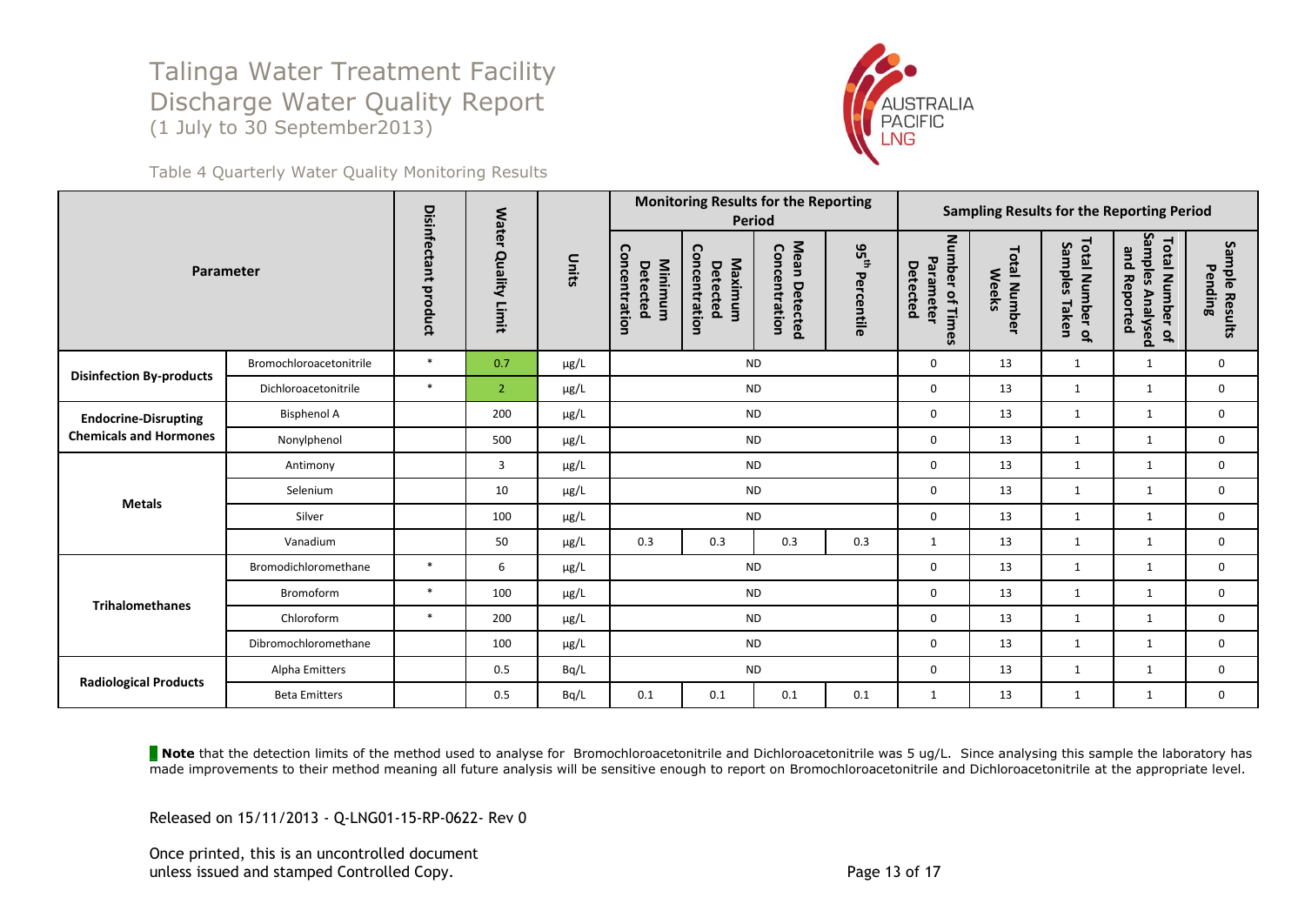

# <span id="page-13-0"></span>**Glossary**

The parameters required to be monitored by Australia Pacific LNG by DEHP are in many cases not found within treated CSG water or the water treatment industry. The monitoring undertaken by Australia Pacific LNG is designed to provide a conservative level of assurance to ensure the protection of public health. A brief definition of the sets of parameters contained within the reported information is provided below.

**BTEX** - BTEX is an acronym representing benzene, toluene, ethylbenzene, and xylenes. These are compounds that may be associated with oil and gas production. BTEX are generally not associated with CSG production, although may occur at trace levels.

**Chlorinated Hydrocarbons** – These are organic compounds that may be generated as a by-product of chlorination. They are considered commonplace in everyday life and can occur naturally, in some animals or as the by-product of fires.

**Disinfection By-products** - Disinfectants are routinely used in water treatment facilities to remove biological contaminants (predominantly algae and bacteria) that may decrease the efficiency and integrity of the water treatment process. Disinfectants may react with naturally-occurring matter to form by-products.

**Endocrine-Disrupting Chemicals (EDCs) and Hormones** – The two relevant compounds include Bisphenol A (BPA) and Nonylphenol. BPA is often associated with moulded plastic. Nonylphenol can be found in commercial detergents.

**Haloacetic acids** – These can be a by-product of drinking water chlorination or chloramination (that is the use of disinfectant). These are routine methods used for disinfection of drinking water to remove bacteria and other microbiological organisms.

**Inorganic Compounds** – These compounds are non-carbon based elements. In terms of drinking water chemistry they include compounds such as ammonia, bromide and fluoride.

**Metals** – These naturally occur in drinking water due to the water passing through metalenriched rock. Certain metals are essential for life. Also specific metal-based salts, namely calcium and magnesium, are added to the treated CSG water prior to discharge to the River to ensure a minimum level is present to protect the environment.

**Nitrosomines** – These compounds are commonly associated with water treatment facilities that utilise chloramines for disinfection and include N-Nitrosodiethylamine (NDEA) and N-Nitrosodimethylamine (NDMA).

**Polycyclic Aromatic Hydrocarbons (PAH)** - PAH occur in oil, coal and tar products and may be associated with water extracted from coal seams at low levels. They are naturally occurring and do not readily dissolve in water.

**Total Petroleum Hydrocarbons (TPH)** – TPH is the term given to a mixture of hydrocarbons (compounds that contain hydrogen and carbon) that occur naturally and in oil, coal and tar products. TPH may be associated with CSG water at low levels.

**Trihalomethanes** – These include the branch of chemical compounds that may be formed as a by-product of disinfecting drinking water with chorine or monochloramine.

Released on 15/11/2013 - Q-LNG01-15-RP-0622- Rev 0

Once printed, this is an uncontrolled document unless issued and stamped Controlled Copy. The extendion of the extendion of the Page 14 of 17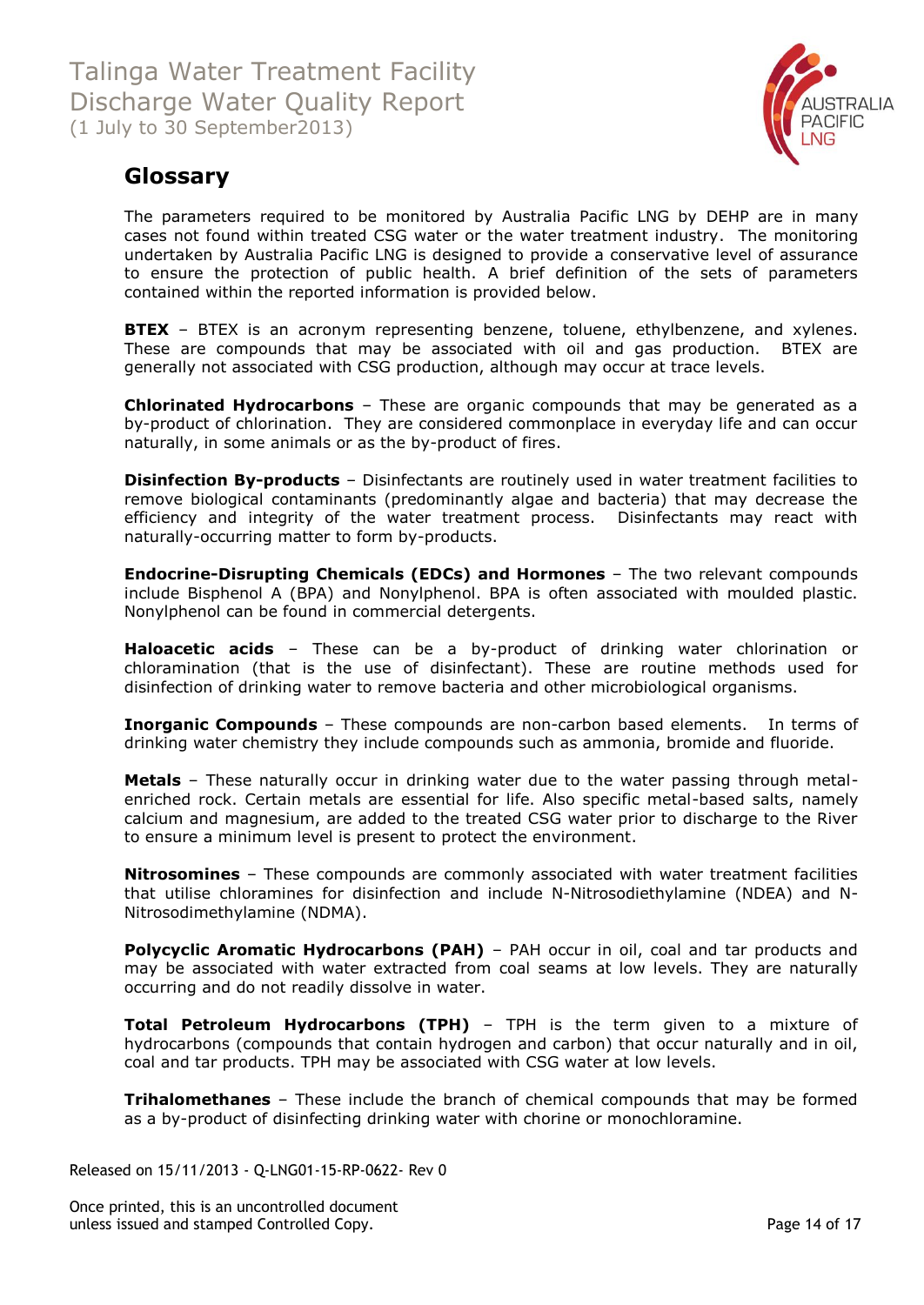

**Radiological Products** – These occur naturally in drinking water at extremely low concentrations *via* contact with certain rocks such as granite.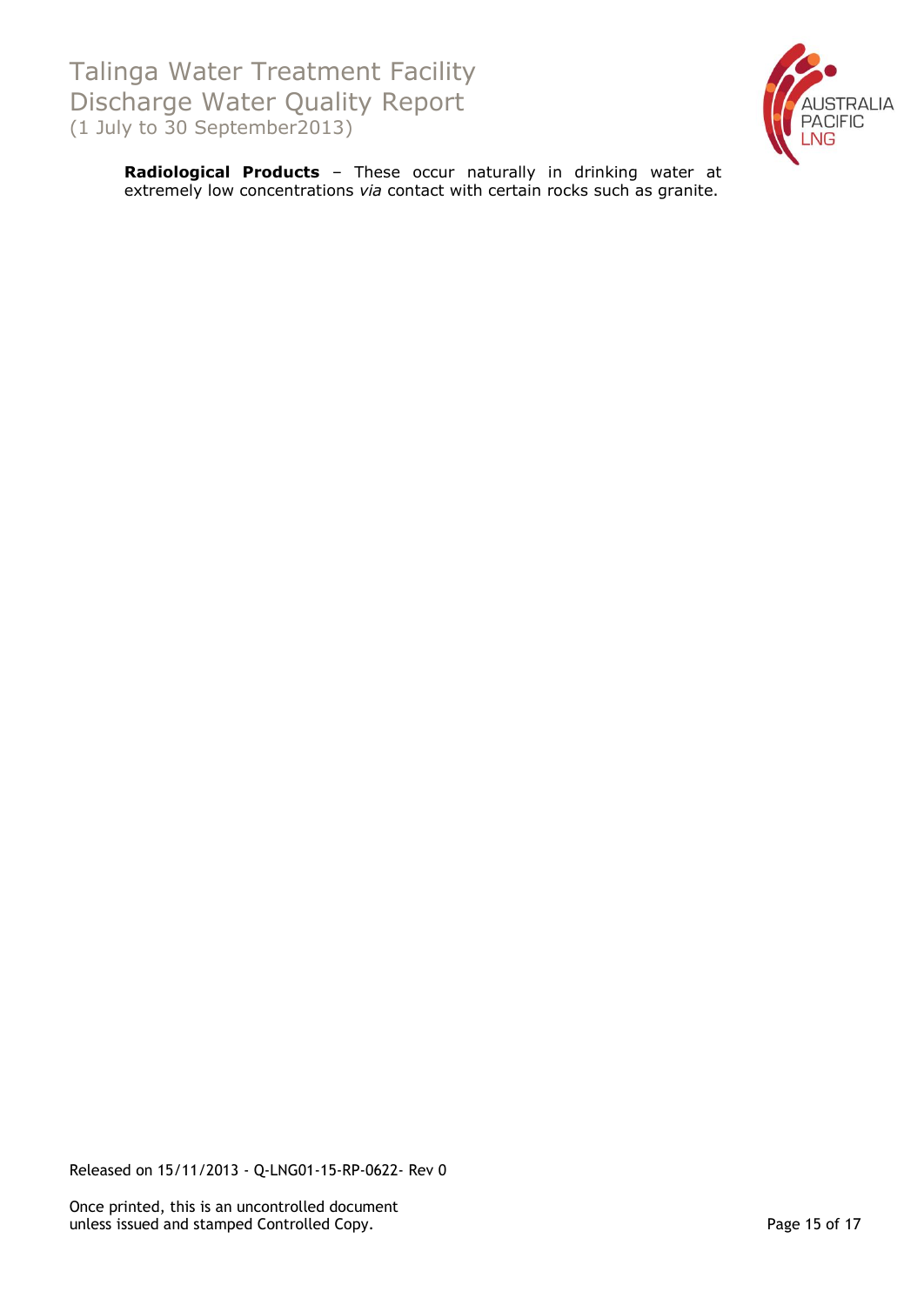

# <span id="page-15-0"></span>**ABBREVIATIONS & ACRONYMS**

| <b>Term/Abbreviation/Acronym</b> | <b>Definition</b>                                                                                                               |
|----------------------------------|---------------------------------------------------------------------------------------------------------------------------------|
| μg                               | Micrograms $(1 \times 10^{-6}$ grams)                                                                                           |
| <b>Australia Pacific LNG</b>     | Australia Pacific LNG Pty Limited                                                                                               |
| Bq                               | Becquerel(s)                                                                                                                    |
| <b>CSG</b>                       | Coal seam gas                                                                                                                   |
| DERM/DEHP                        | Department of Environment and Heritage Protection<br>formerly known as the Department of Environment and<br>Resource Management |
| L                                | Litre(s)                                                                                                                        |
| <b>LNG</b>                       | Liquefied natural gas                                                                                                           |
| <b>NATA</b>                      | National Association of Testing Authorities                                                                                     |
| <b>ND</b>                        | Not detected                                                                                                                    |
| OWSR/QWSR                        | Queensland Water Supply Regulator formerly known as<br>Office of the Water Supply Regulator                                     |
| QLD                              | Queensland                                                                                                                      |
| <b>RWMP</b>                      | Recycled Water Management Plan                                                                                                  |
| the Act                          | Water Supply (Safety and Reliability) Act 2008                                                                                  |
| <b>TWTF</b>                      | Talinga Water Treatment Facility                                                                                                |

This Report has been produced in accordance with the Queensland Government's *Public Reporting Guideline for Recycled Water Schemes* (DERM, 2011) and the *Water Supply (Safety and Reliability) Act 2008* (the Act).